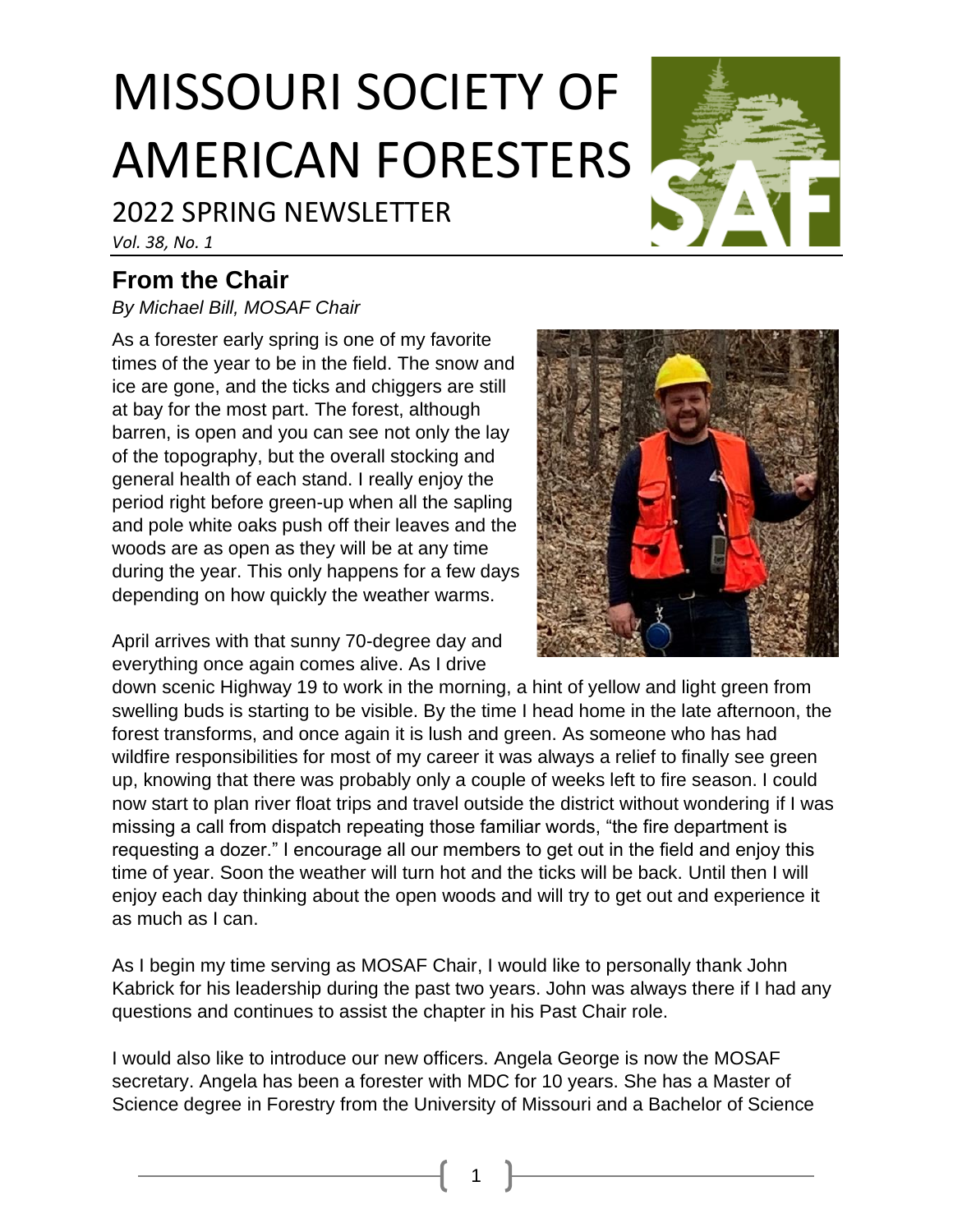degree in Biology from Truman State University. Kristen Goodrich is the new MOSAF Chair-elect. Kristen has over 30 years in the forestry profession. Kristen received her Bachelor of Science degree in Forest Management from Iowa State University in 1991. From there she has had the opportunity to work in various forestry jobs with the US Forest Service in multiple states, Wisconsin DNR, and Missouri Soil and Water Conservation Service before landing with MDC in 1999 where she continues to work as a District supervisor. Kristen has a wide range of experience in both public and private land, including forest management, timber sale administration, wildfire and prescribed fire, division budget management, partner agreement coordination, and work team and district supervision. I am excited to have both of them on the team as they continue to help move MOSAF forward.

We will be starting a new campaign to bolster membership in MOSAF. It is called "Find your 5". Nearly every MOSAF member knows a few foresters who should be members but are not currently. Maybe they were members in the past, possibly a student member but now for whatever reason they have let their membership lapse. We are encouraging all members to "Find your 5," look for those 5 fellow foresters who are not currently in MOSAF and personally invite them to join. We will be working on developing specific talking points of why they should be a part of this great organization and how it personally benefits each member. Stay tuned and be thinking about who your 5 will be. I have already started and have identified my 5 that I will be reaching out to soon. We will again be planning technical tours for spring and fall. I look forward to seeing everyone again soon. In the words of John Kabrick, "It's a great day to be in forestry! It's a great day to be a MOSAF member!"

# **MOSAF Spring Technical Tour – Coming Up April 27th**

The spring technical tour will be held near Licking and will include a tour of Ozark Shavings and George O. White State Forest Nursery. Cost is \$15 which includes lunch.



Get your registration in to Dave Vance, MOSAF Treasurer, by April 21<sup>st</sup>!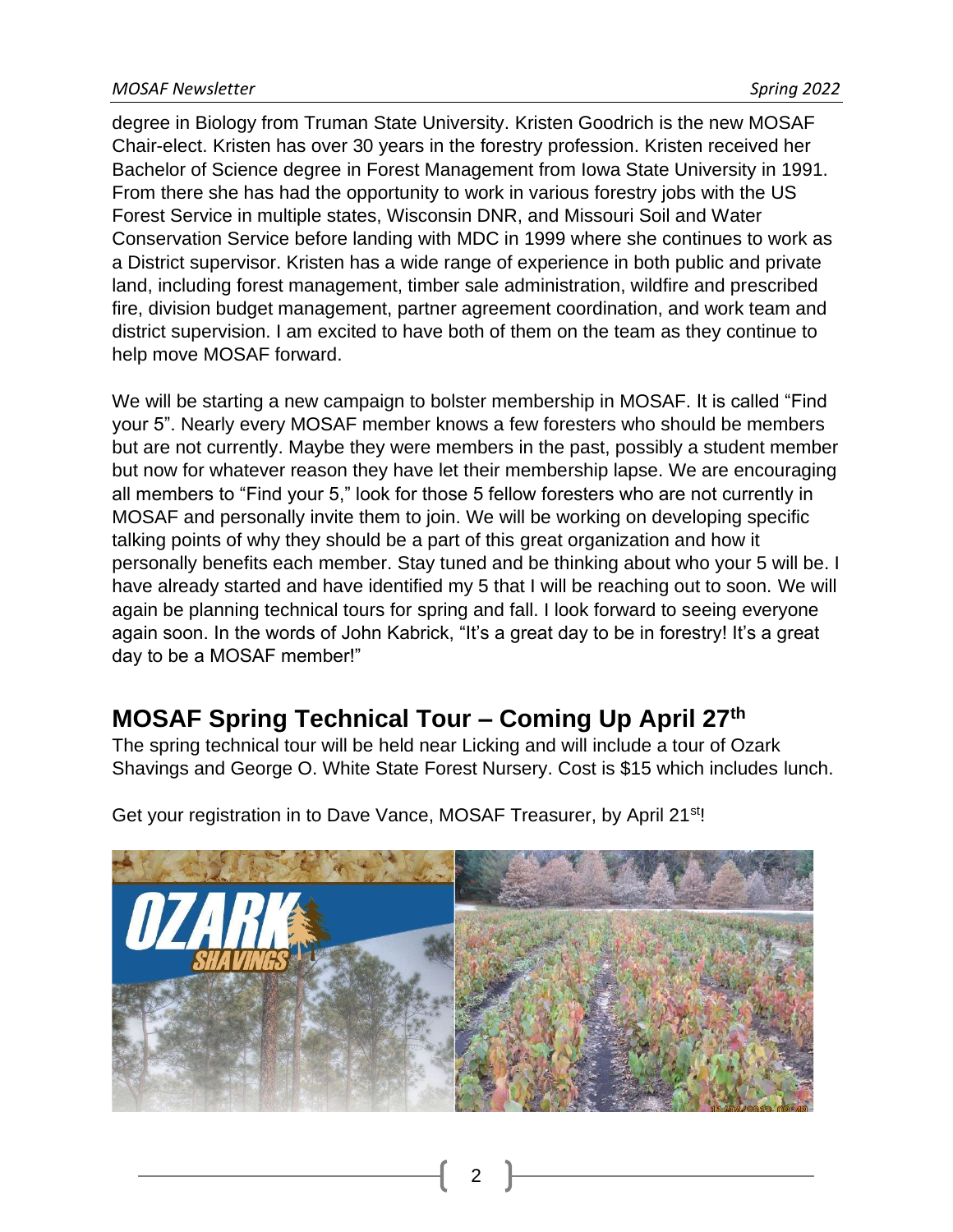### **MNRC 2022 Review: "Contagious Conservation"**

*By Jon Skinner, MOSAF MNRC Steering Committee Chair*

The theme picked four years ago was intended to inspire the spread of good conservation practices and activity. The plenary presenters Gene Gilliland and Kelly Davis shared how recreation trends related to conservation changed over the last few years and discussed how to keep the interest of those new participants.

Unfortunately, the pandemic and weather played a role in attendance at the conference. The pandemic reduced registrations by 150 or so individuals from average, then the weather caused another 100 to 150 to not come after registering. This resulted in a muted feel at the mixer, and Awards Socials but those in attendance had a great time during these social events. Several workshops and presentations ended up being cancelled due to presenters not being able to attend. This resulted in the unusual condition of cross specialty attendance in some workshops and presentations. Several soil scientists and wildlife biologists attended the Cash for Carbon workshop aimed at foresters. We also saw this in the paper presentation with people learning about research in fields they normally did not participate in much.

Every year, volunteers are needed for MNRC to work. Regardless of who is hosting, people are always needed to moderate sessions, help setup and manage audio/visuals, extra help at registration is always welcome. I am grateful to those that helped this year. I know of foresters that moderated and helped at registration. So, if you are interested in helping regardless of year, there is an opportunity for you to lead through service. MOSAF is the lead group for MNRC 2024. We now have a full complement of committee leads, but there is always more work than the one person can do. If asked, please accept the opportunity to help.

### **Snow Did Not Hamper MOSAF Special Funds Booth**

*By David Massengale, Special Funds Committee*

While the original attendee count for the 2022 MNRC was around 450, the snow reduced that to about 250 total. But even that low number still provided a lot of folks willing to donate to all the raffles and silent auctions in the exhibit hall. Of course, with the lower number that also meant there was more beer and wine available so maybe the attendees don't remember donating so much money!

MOSAF Special Funds gained a little over \$500 thanks to the generous donations of its members and Crader Distributing in Marble Hill. Marty Calvert was able to get a batteryoperated Stihl MSA 140 chainsaw from Crader. There was a lot of interest in the saw. Even with several inches of snow on the ground people still made their way to the exhibit hall and bought tickets for this new type of chainsaw. Donations from our members ranged from handmade wooden items to books and apparel all the way to a bottle of Old Forester and two glasses.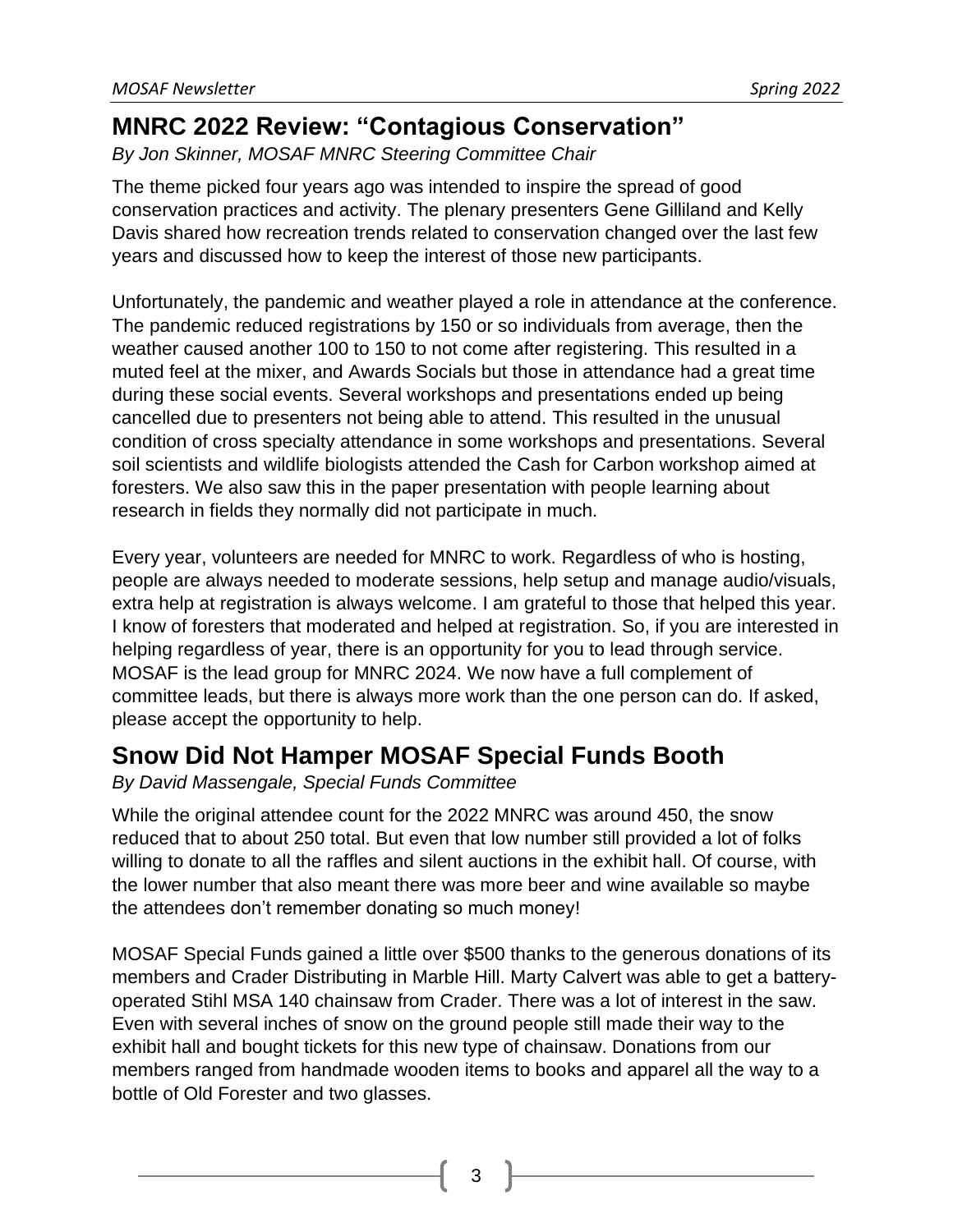### **MOSAF Award Winners**

Congratulations to Gus Raeker, Jason Green, and Michael Goerndt for receiving the 2022 MOSAF awards!



The MOSAF Outstanding Forester of the Year Award is presented annually to recognize exemplary efforts and significant contributions to advance forestry or forest management in Missouri during a relatively short period of time.

This year's award went to Jason Green, Forest Manager at Pioneer Forest.

The Karkhagne Award is presented to a forester for outstanding achievement in forestry and service to the forestry profession. The Karkhagne—a mythical beast reported to roam Missouri's forests in the past century—is the subject of considerable folklore and legends about forestry in Missouri that symbolizes the importance of forests to all creatures.

This year's Karkhagne Award was presented to Gus Raeker, Regional Resource Management Administrative Manager at MDC.





The Blackjack Award this year went to Michael Goerndt, Associate Professor at Missouri State University.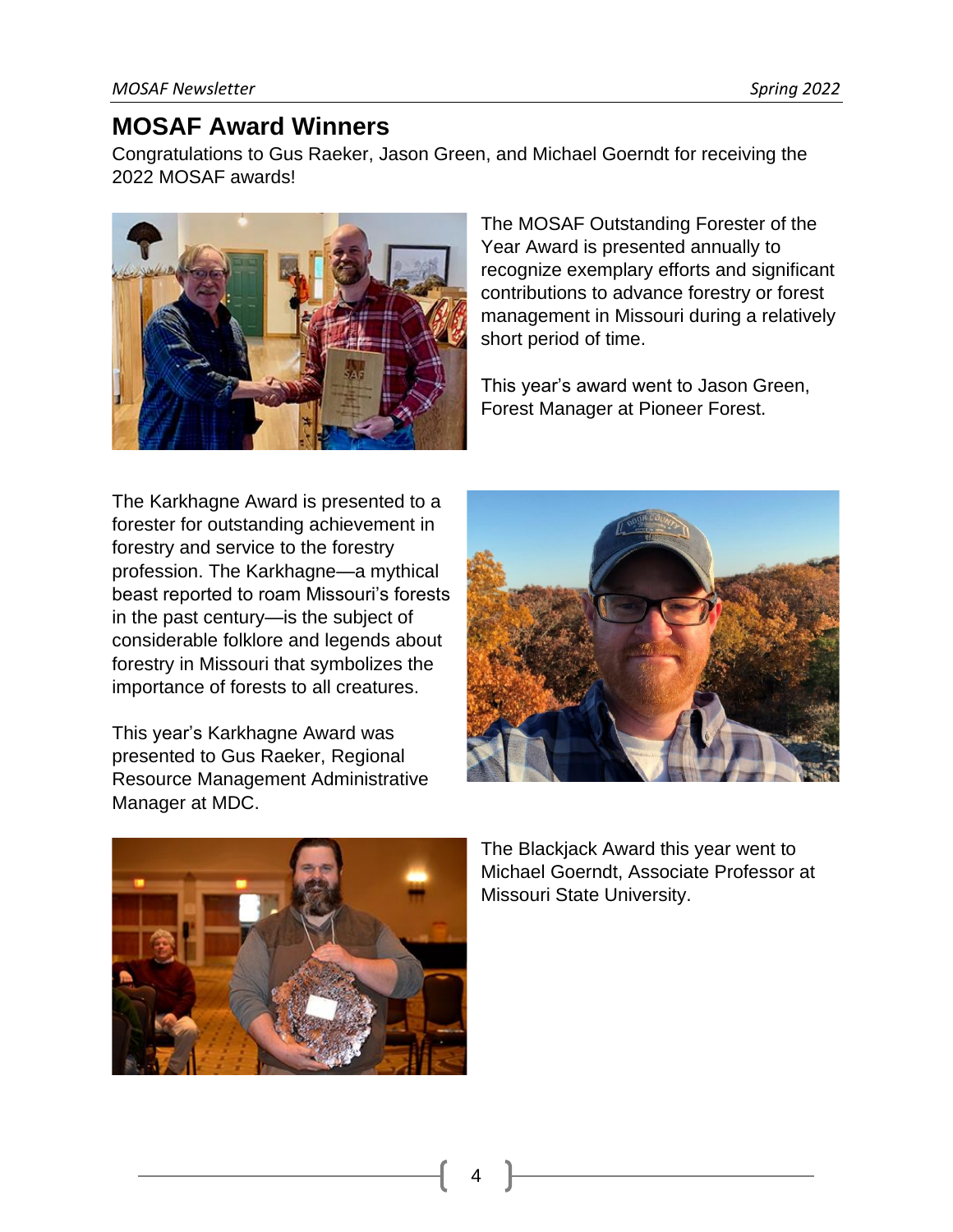### **MOSAF Hosts Workshop on Forest Carbon at MNRC**

#### *By Hank Stelzer*

Historically, participation in carbon offset trading was relegated to landowners or organizations controlling land in excess of 3,000 acres. However, today carbon markets are beginning to open up to family forest landowners. To help landowners and foresters alike navigate this new landscape, Hank Stelzer facilitated a forest carbon workshop at this year's MNRC.

Stelzer opened the workshop with an overview of both the compliance and voluntary marketplaces, the three types of carbon projects and their restrictions, the registries upon which accepted projects are traded, and the developers who work with the landowner to get their property placed on a registry. Stelzer then introduced individuals representing three developers—NCX, Forest Carbon Works, and AFF/TNC's Family Forest Carbon Program. Each gave an overview of their respective carbon program. These companies are either currently active in Missouri or will be operating within the next two to three years.

For an in-depth review of this topic, go to Hank's article, *Forest Carbon Markets Déjà vu* in the latest edition of *Green Horizons* at [http://agebb.missouri.edu/agforest/index.php.](http://agebb.missouri.edu/agforest/index.php)

### **Member News**

*Alice Hannon featured in April 2022 edition of Natural Resources Management Today*

Alice Hannon, MOSAF member and urban forester in the Kansas City, Missouri, is helping the city reach its goal of 35 percent tree canopy cover, which is currently at 31 percent. The biggest obstacle to achieving that goal is the emerald ash borer, a nonnative, invasive insect that has decimated ash trees across much of North America. Alice was recently featured in the April 2022 edition of



*Natural Resources Management Today.* Read the full magazine at [https://www.bluetoad.com/publication/?i=743354&pre=1.](https://www.bluetoad.com/publication/?i=743354&pre=1)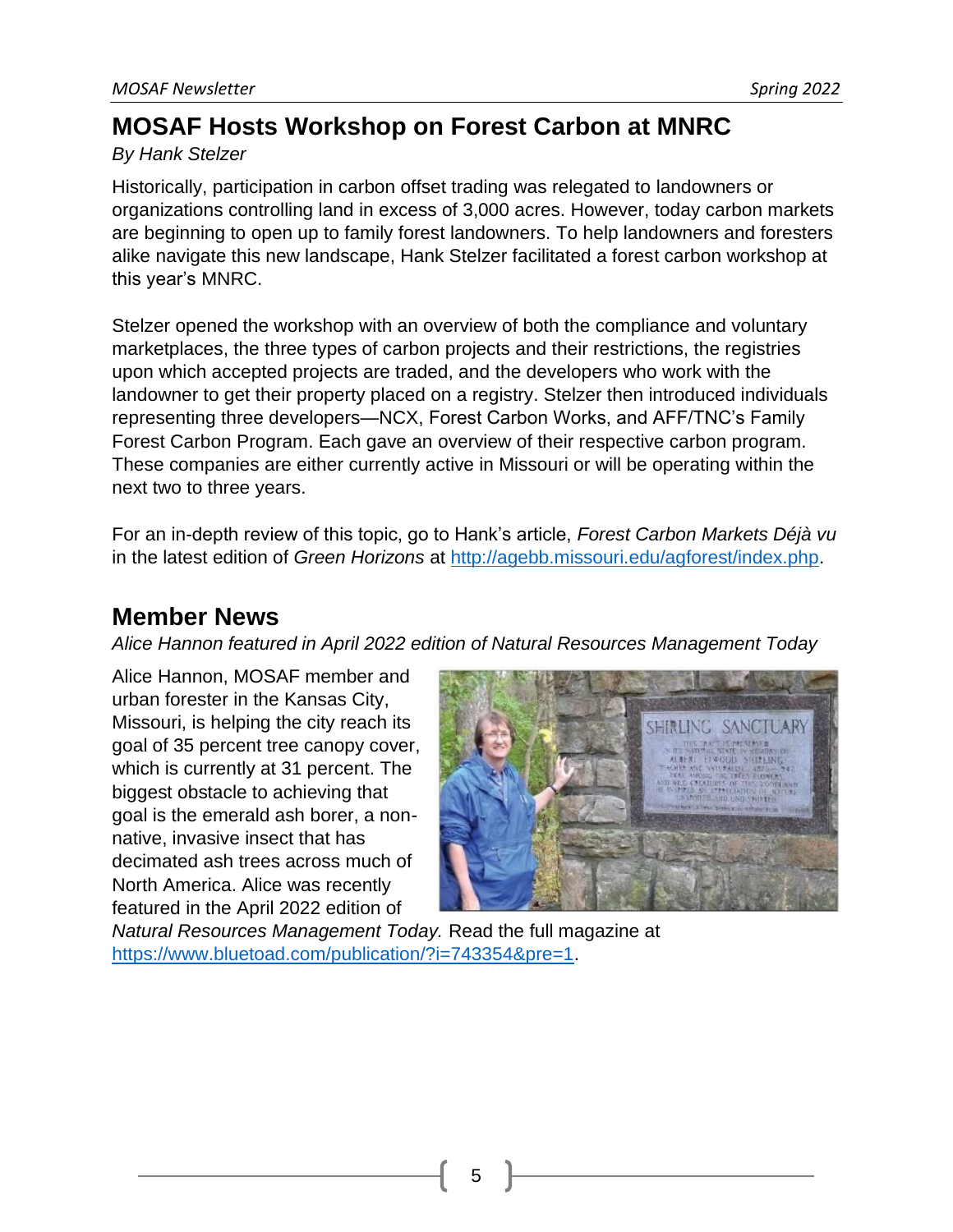### **Agency/Affiliate Group News**

### *Missouri Department of Conservation*

# **Partnership with USFS Restores Glades and Woodlands in Ozarks**

### *By Joe Tousignant, MDC Area Biologist*

The Missouri Department of Conservation continues to implement the 2020 Heart of the Ozarks Landscape Scale Restoration grant received from the U.S. Forest Service. The project area targets Priority Forest Landscapes in an area bounded by Texas, Howell, Butler, and Saint Genevieve Counties in the Ozarks of Missouri. This four-part grant funds glades and woodlands planning and restoration work on private land, MDC Conservation Areas, and the Pioneer Forest owned by the L-A-D Foundation.

This project is unique in that it pays conservation contractors directly to do planning and restoration work on private and public lands. Using private contractors is an excellent means to get high priority work done on public land to complement the efforts of MDC staff. On private land, contractors can get work done for landowners who may not have the time or resources to get it done themselves.



*The Heart of the Ozarks Landscape Scale Restoration grant provides funding for glade and woodland planning and restoration work on private land in nine counties in southeast Missouri.*

Approximately half of the \$530,000 grant has been planned and allocated to specific projects, and over \$110,000 has been paid out to date. Private land accomplishments include the completion of Forest Stewardship plans on 941 acres, an important first step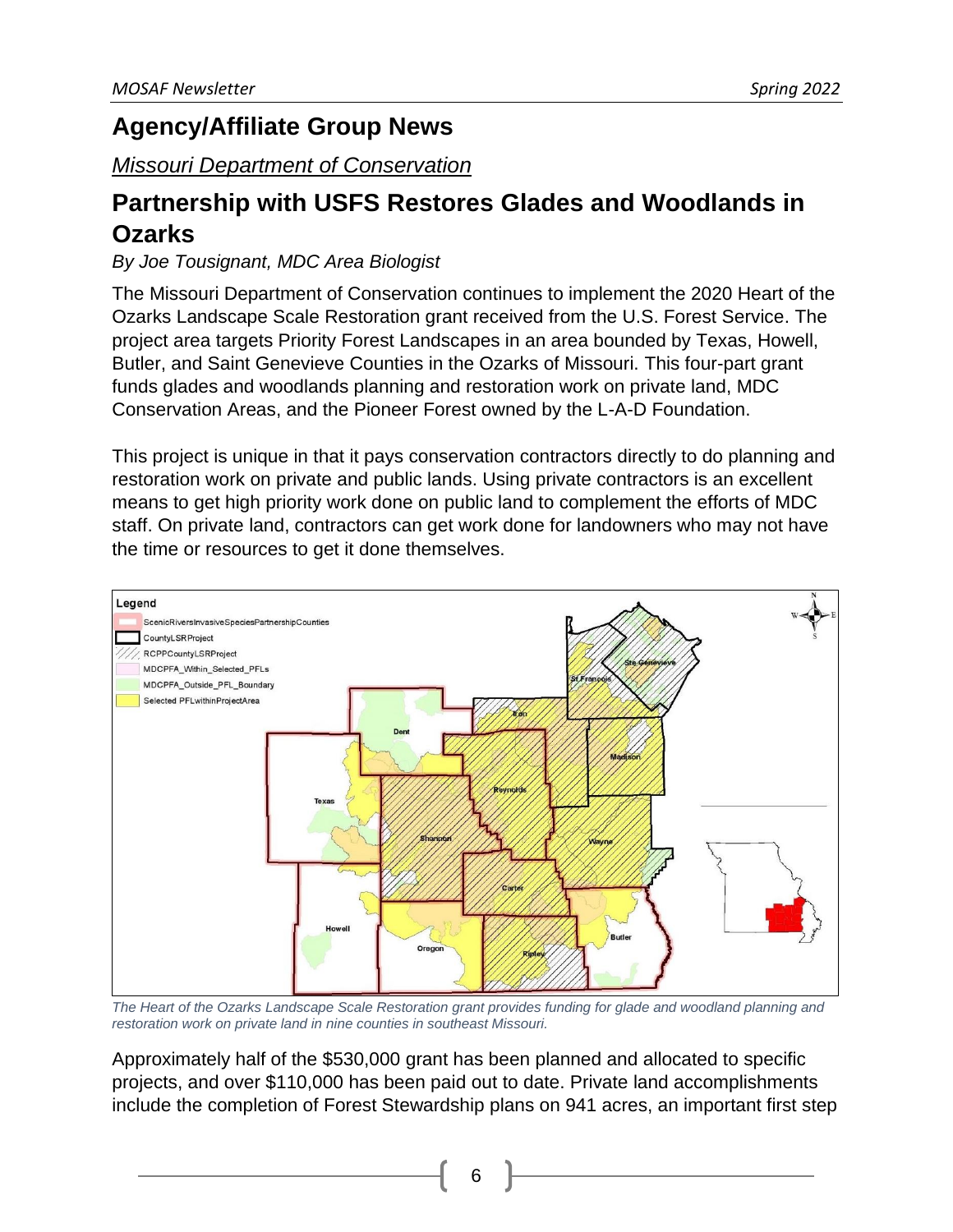in restorations on private land. Firebreak installation, forest stand improvement, and glade/woodland restoration have been completed on four private landowner's properties affecting over 250 acres of high priority habitats. Other notable accomplishments include the completion of 429 acres of prescribed burning on the Polk Ridge Pinery property owned by the L-A-D Foundation. Contractors have also completed 61 acres of glade thinning on the Buford Mountain Conservation Area.

Approximately \$100,000 of funding will support invasive plant control efforts conducted by the Scenic Rivers Invasive Species Partnership, primarily along transportation corridors in the Current River and Eleven Point River watersheds. The Partnership recently hired a coordinator and will get a crew going Spring 2022. Grant funding will be paid as the Partnership treats areas for invasive species.

There are funds remaining in the project, especially for work on private lands. Interested landowners with property within the grant geography should contact their local Private Land Conservationist or Private Land Forester, or contact Joe Tousignant, the local project coordinator, at joe.tousignant@mdc.mo.gov.

### *Pioneer Forest*

# **Pioneer Forest & LAD Foundation Increase Staff to Implement Ecological Goals & Increase Operational Efficiency**

### *By Jason Green, Forest Manager*

2021 brought new employees for Pioneer Forest and the LAD Foundation to help implement new management goals to the Forest and Foundation lands. Roger Still has been hired as the LAD Foundation Manager. He brings extensive conservation experience having worked as State Director for the Nature Conservancy, and Vice President, Mississippi River Programs for the National Audubon Society. In addition, Roger spent a decade consulting for several conservation organizations. Roger has been working on partnership building across the Ozarks and implementing the LAD Foundation's strategic plan, which was adopted in 2020.



*1Roger Still has been hired as the LAD Foundation Manager.*

Additionally, Rebecca Landewe has returned to the Ozarks as the LAD Foundation Chief Ecologist. Prior to joining the LAD Foundation, she worked as a field inspector for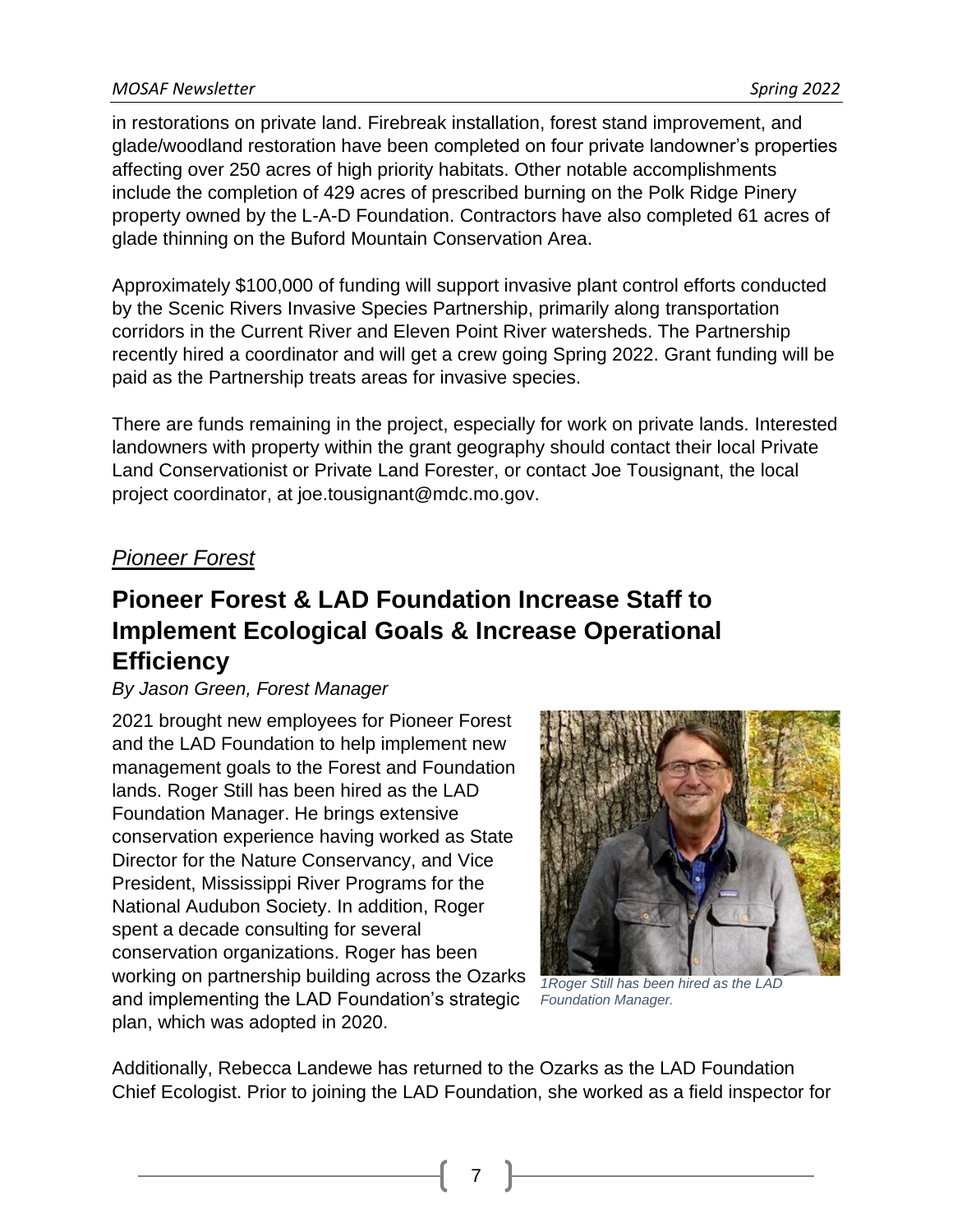#### *MOSAF Newsletter Spring 2022*

the Montana Department of Environmental Quality, the Current River Project Manager with the Nature Conservancy, a forestry contractor, and the Missouri Water Quality Standards Coordinator for the Environmental Protection Agency. She is responsible for stewardship and ecological planning for Pioneer Forest. Additionally, she is responsible for the management on other LAD Foundation lands, most of which are jointly managed by the LAD Foundation and the Missouri Department of Conservation. She is based out of the Pioneer Forest headquarters in Salem, MO.



*Rebecca Landewe has returned to the Ozarks to be Pioneer Forest's Chief Ecologist.*

Together Roger and Rebecca are working with the Pioneer Forest staff to develop a comprehensive ecological management plan and implement strategic conservation management for Pioneer Forest. This plan will supplement the Pioneer Forest, Forest Management Plan, which was adopted in 2019. Comprehensive conservation planning will include identifying resource priorities, special resource designations, management planning for forest reserves. The plan will also include natural areas and ecological management areas. Complementary to the forest management

plan, it will highlight ongoing ecological work and expand conservation activities on Pioneer Forest.

In addition to stewardship work, LAD Foundation board member and MOSAF member Jim Guldin, a nationally recognized researcher in sustainable uneven-aged management, masterminded the production of a new video about forest management and timber sales methods used on Pioneer Forest. Directed by Denise Vaughn, it features Forest Manager Jason Green and Chief Forester Brandon Kuhn interacting with Jim on site in our forest, as they explain management efforts in depth for thirty minutes. It was put together on short notice for the Society of American Foresters virtual national conference in November for an intended audience of silviculture instructors. The event was well attended. The video was enthusiastically received, and has already been distributed widely to interested researchers, teachers, and practitioners. For more information, or to see the video, please visit the Pioneer Forest website at www.pioneerforest.org.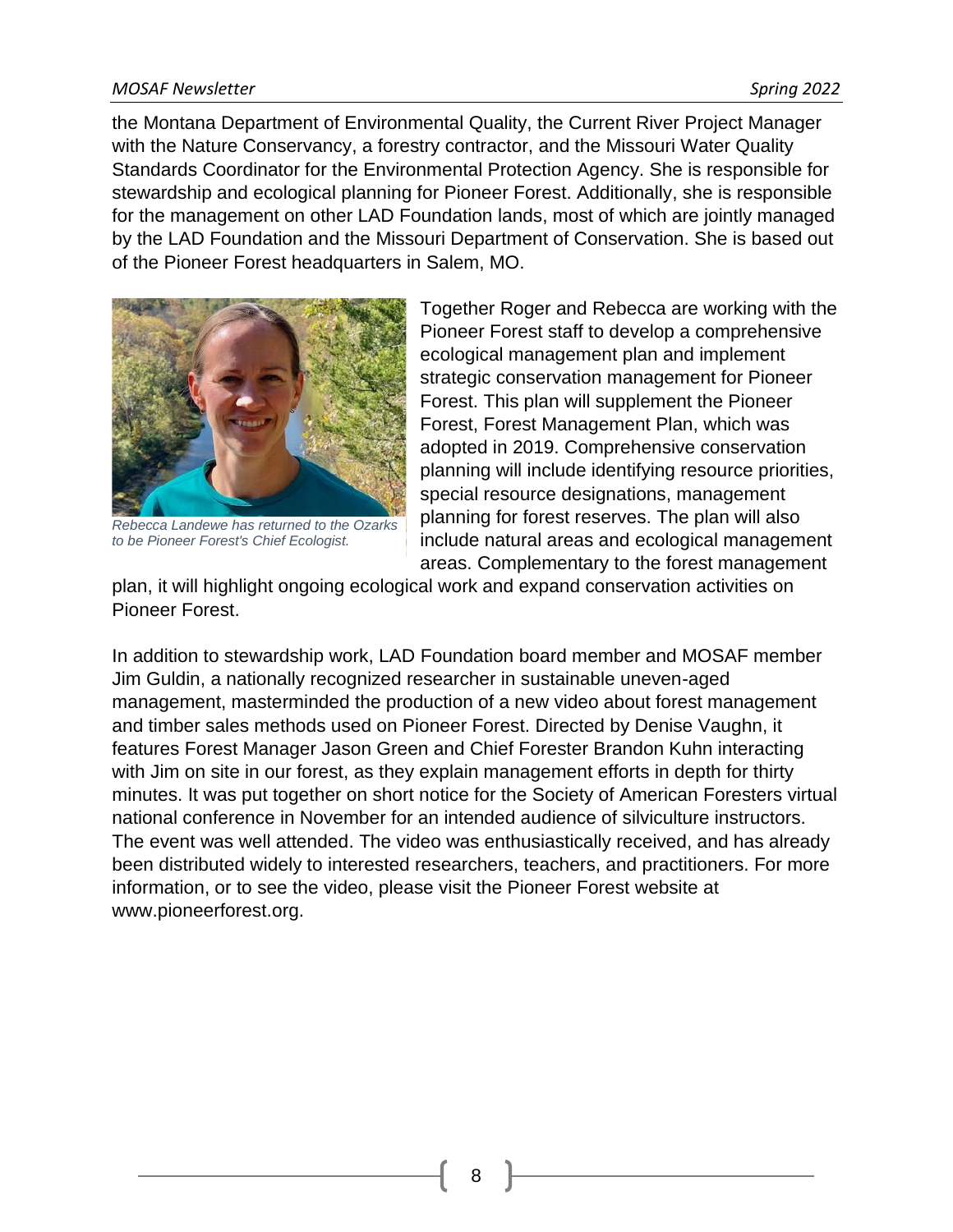### **MOSAF Business Meeting Minutes – 2/2/2022**

Attendance: 28 in person, 19 online

- **1. Welcome:** Michael Bill called the meeting to order and gave introductions:
	- Michael Bill, chair
	- John Kabrick, past-chair
	- Kristen Goodrich, chair-elect
	- Angela George, secretary
	- David Vance remains as Treasurer
	- Chapter welcomed special guests Terry Baker, SAF Chief Executive Officer; and Sam Cook, Vice President of SAF Board of Directors
- **2. Minutes:** Motion to approve minutes from fall meeting was passed.
- **3. Treasurer's report:** We have a flat budget with plenty of money to get work done.
- **4. Announcements:** Spring meeting date is not yet set but will potentially be held in the bootheel. Missouri Natural Resources Conference gives 8 Certified Forester CFE credits, and a reminder that any tours our chapter puts on provide CFEs.
- **5. Progress report on 2021 MOSAF objectives:** Received good feedback on previous meetings. There were some attempts to reach out to student chapters but Covid made it difficult.

#### **6. 2022 MOSAF objectives:**

- Actively solicit new members
- Hold one day and two-day events, possibly piggybacking meetings and tours with Arkansas chapter for networking opportunities and see what issues they are having.
- Address the missing young professionals demographic in the chapter. Suggestion for monthly short member presentation to each of the colleges, as well as 4-5 person panels.
- "Find your Five"- Bill calls for all members to reach out to past or potential members with a personal note or discussion about joining MOSAF. The national SAF talking points about member benefits will be refined for Missouri.
- Engage new members in committee rolls to get them engaged.

#### **7. Committee reports:**

- Audit- Megan Buchanan- we passed 2020 audit; 2021 audit will start shortly.
- Communications and Websites- Jon Skinner- Website needs a little updating.
- Council, Fellows and Awards- Jim Barresi- Karkhagne and Outstanding Forester awards will be presented later that evening. Recipients of the two \$1,000 scholarships (Ed Stagner and MOSAF chapter) will be awarded shortly.
- Education- Mike Goerndt- Please send agendas and information about an event you want CFEs provided for at least 4-6 weeks before so it can be approved on the national level. If an event already occurred, requests for CFEs must be submitted by individual attendees.
- Membership- Hank Stelzer- 138 active members, down from 151. 12 new student members.

 $9^{\circ}$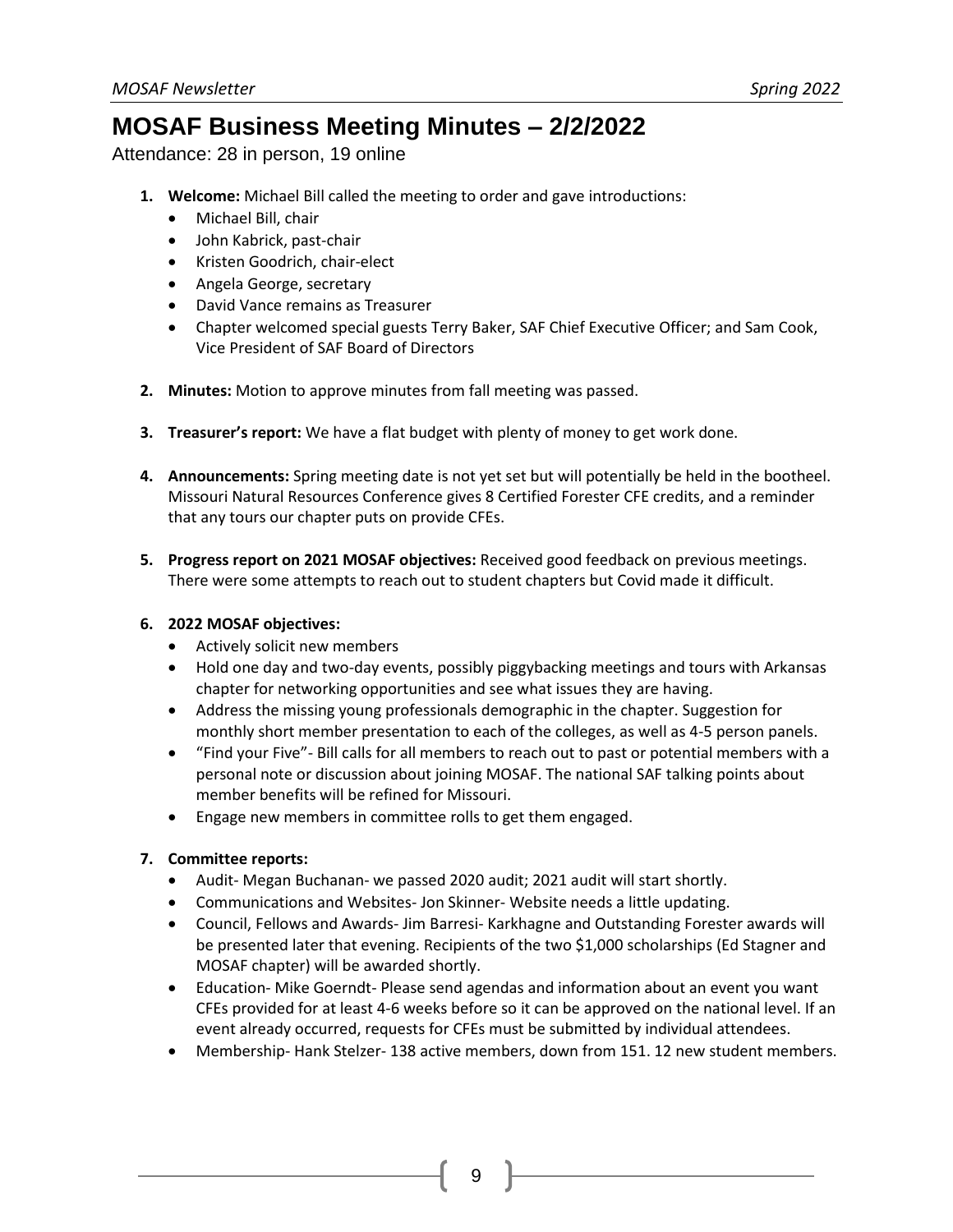- Nominating- Gus Raeker- Expressed appreciation for the suite of candidates who ran for offices, and for John Kabrick and Ben Knapp for helping. He is willing to keep this chair role but is also willing to pass the torch if someone is interested.
- Policy and Legislation- Jason Jensen- RAWA could increase state funding. Current state legislation proposed to double the number of Conservation Commissioners and make them elected positions. Some people testified in favor, their position being that MDC is not conducting good forest management. MDC has tried to do an educational tour for legislators, but no elected officials showed up. This might be an opportunity for MOSAF, as experts for forest management in the state, to hold a similar tour.
- Program- Kristen Goodrich- Chapter brainstormed of ideas for spring and fall tour and meeting location and dates. Suggestions included bootheel swamp forests in spring; Ozark Shavings in Licking for fall; tour of Royal Oak Charcoal in Dent Co to see their \$40M in plant improvements; a workshop on the White Oak Initiative, with focus on issues with recruitment and retention; community forestry; state nursery in the spring.
- Special funds-David Massengale- Received around \$500 for silent auction today. Blackjack Forester Award goes to Mike Goerndt, electric chainsaw winner is Rod Tucker. Crader Distributing has donated a saw to MOSAF for 40 years.
- Forest Science- Lauren Pile- Central Hardwoods conference coming up. National Convention is Sept 20-24 in Baltimore. She will focus on graduate research in the chapter newsletters.
- Newsletter Editor- Chris Lohmann- the fall newsletter is on the website. Requests for articles and photos for spring newsletter will come out soon.
- MNRC Steering Committee- Jon Skinner- MOSAF is the lead host for the 2024 conference. Listed people who have volunteered to help. Jon still needs an exhibits and sponsors person, and a budget person soon so they can shadow for the 2023 planning.

#### **8. Old Business:**

- SAF wants all local chapters  $5501(c)(3)$ ; we have been a nonprofit since March 2014.
- Directors and Officers insurance to protect leaders against legal issues with MOSAF their personal finances are protected. Membership dues would cover this on a per person basis. We could use an external company but the SAF rate is good, and we would be part of an umbrella coverage. We are covered so long as our officer roster is up to date on the website.

#### **9. New Business:**

• None that was not discussed elsewhere in the meeting.

#### **10. Reports from National Office:**

Report from Terry Baker, CEO

- SAF hired a consultant to look at bylaws and documents and will come up with a structure of membership that will make us more successful.
- Membership support: Creating handouts to share with potential members that will connect the dots of how SAF can benefit them.
- Infrastructure bill had a lot of forest management funds, it didn't but pass but created good conversation. He recently discussed the 10-year fire strategy with the USFS chief.
- SAF will be a part of the discussion with the new Farm Bill, as part of a coalition of 15 forestry organizations.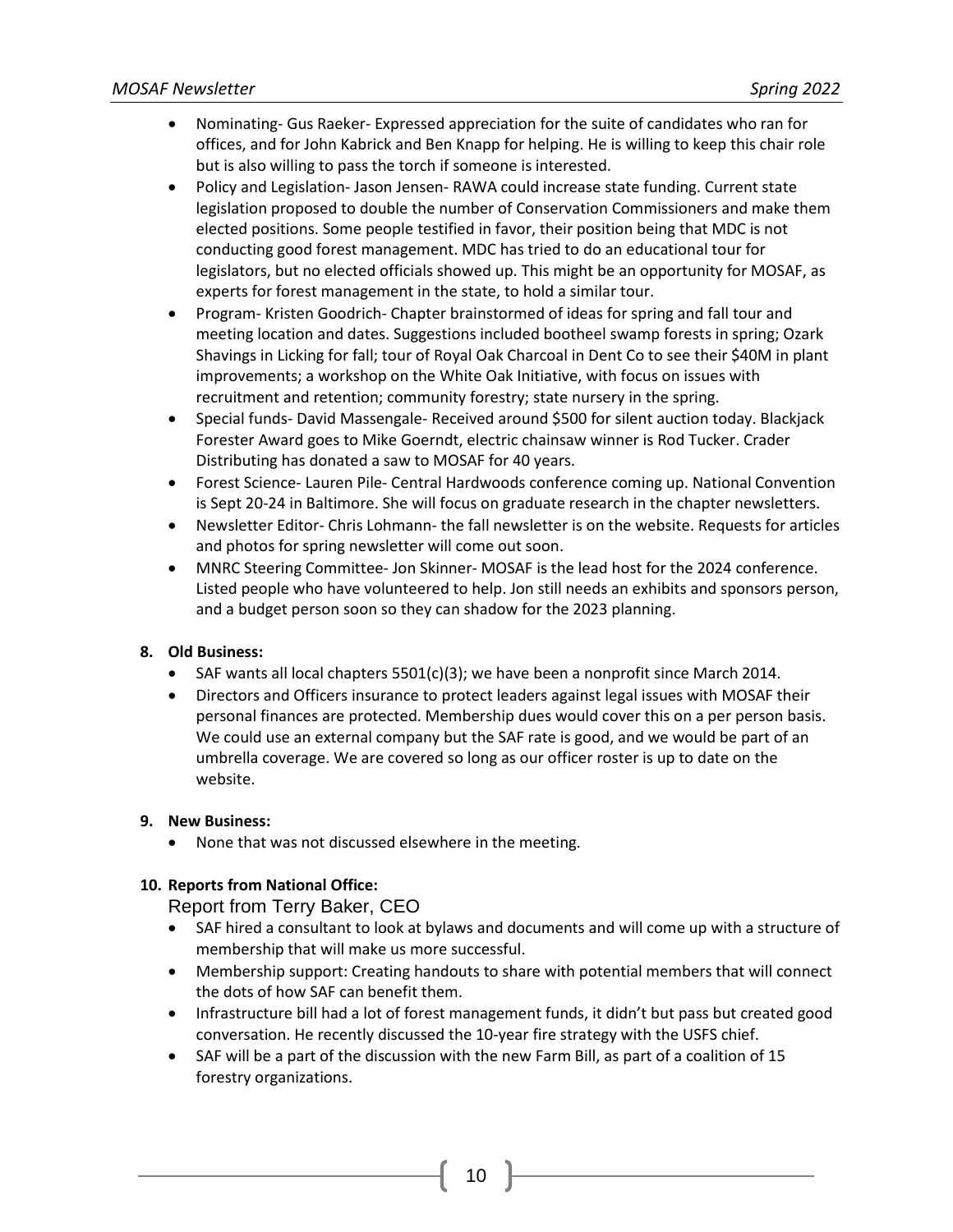- Position statements- Forest Policy Committee emphasized more concise messages, and proactive position statements rather than reactionary. There are more coming.
- There are updated accreditation standards, including a new community forestry credential.
- SAF is investing in continuing education. For example, Michigan state has many courses on ForestEd.
- Invited all members to join an SAF working group.
- Tradewind is an online collaborative platform where you can share articles and have conversations.
- Invited all members to write an article for Forestry Source.
- The board of directors has a new seat, for a young professional to help SAF engage with young professionals. Member must be under 40 and not in college.

#### Report from Sam Cook, Vice President SAF Board of Directors

• Membership recruitment is a big issue. He challenged all of us to get close with the schools and faculty, as well as to engage more minorities. This includes high school and elementary schools since we are losing forestry students.

#### **11. Reports from Agency Representatives**

- Mark Twain NF
	- $\circ$  Agency-wide positions being advertised, many of which are geared for students and young professionals.
- FS Northern Research Station
	- o Brown headed nuthatch introduction and monitoring continues.
	- o Looking at compaction and establishing pollinator plantings on log landings.
	- o Savanna and woodland restoration project at Prairie Fork CA.
- NRCS
	- o Currently hiring a bunch of people.
	- $\circ$  Forest Management Plan process went through a change and is now broken into two pieces. Often both pieces will be recombined through EQIP.
	- o Fire training is in process so more staff can write prescribed burn plans.
- MU
	- $\circ$  FFA district contest rules are now in line with national rules. Make sure your local teachers know of the changes. Missouri took national last year.
	- $\circ$  Oak regeneration position that is 70% Extension and 30% teaching will be advertised next week. Funded extensively through private businesses.
	- $\circ$  MU is accredited in forest resource management and terrestrial ecosystem through 2029.
	- $\circ$  Mike Stambaugh moved into a tenured forest ecologist and forest health position. Jeff Wood is tenured as tree physiologist, also runs MoFlux tower. The forest economics position is a weak spot at present.
	- o Student enrollment is stable, not high.
- MSU
	- $\circ$  started new degree a couple of years ago natural resources with forestry emphasis. Forestry minor still exists and remains very popular. College of Ag numbers went down, Natural Resources numbers are increasing.

- o Going to proceed in earnest to get a student SAF chapter.
- o Diversity- at least 2/3 of forestry club are women.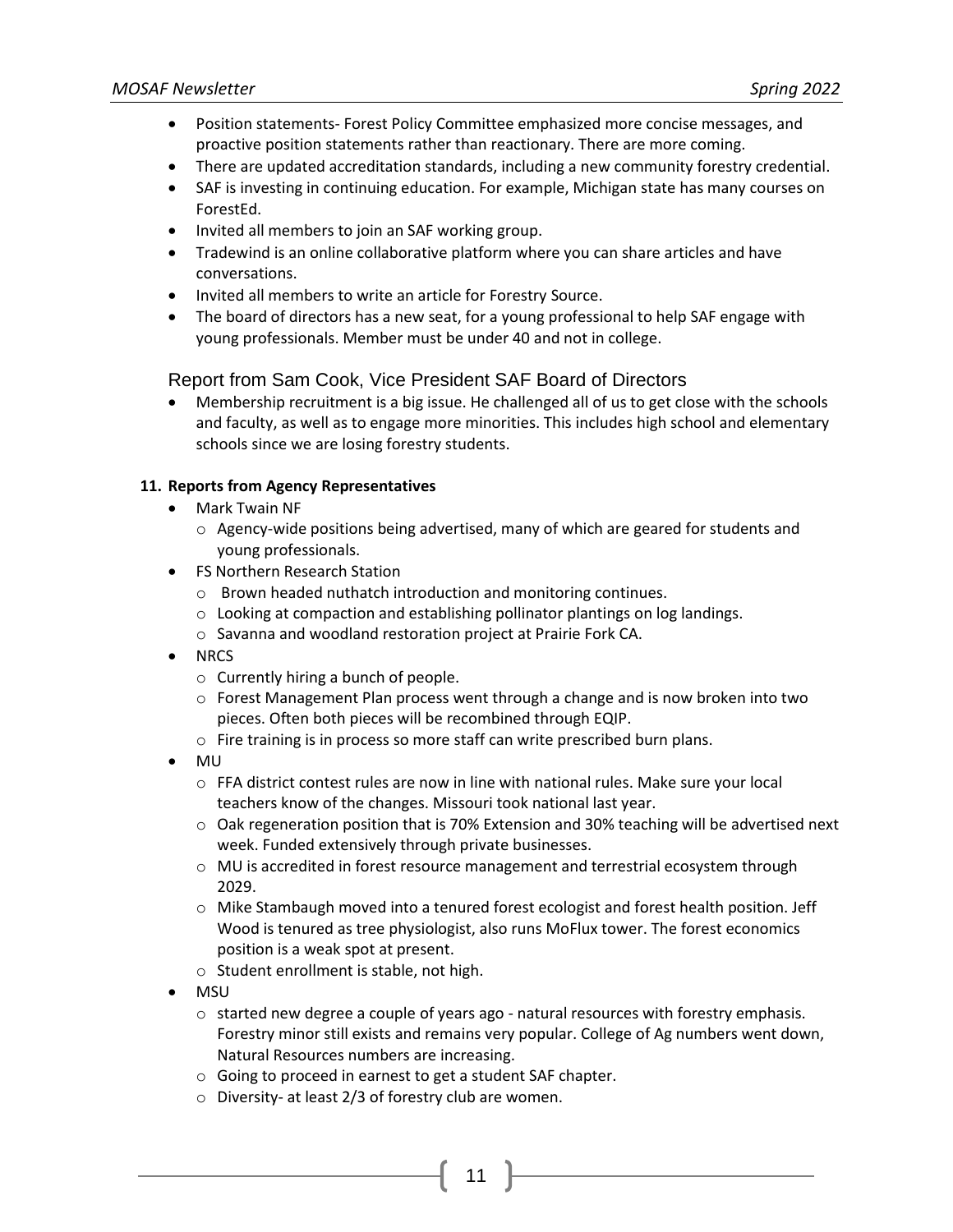- $\circ$  Midwest conclave- MSU was supposed to host spring 2021, Southern Illinois University was to host in 2020, both were cancelled due to Covid. Now no students left that have ever been to a conclave.
- MDC
	- o Continue to be SFI certified, next audit end of August, this one will be the full recertification audit.
	- o Staff been focused on increasing forest management on state land, particularly harvesting. Double the amount of wood on the market in the last 12 months. To keep up, they have contracted some of the timber marking and thanks was giving to the FS for contracting assistance.
	- $\circ$  Simplified funding opportunities in community forestry. Prioritization process within community forestry as a part of the Comprehensive Conservation Strategy. Criteriaethnicity, poverty rates, canopy coverage, distance to nature/public land. Priority areas to be identified by end of FY, with implementation in FY23.
- Missouri Consulting Foresters Association
	- $\circ$  Two training sessions per year. Upcoming virtual meeting Feb 24-25, offering 11 CFEs. Cost is \$20 for members, \$25. Email Lynn for inf[o actuallywood@gmail.com.](mailto:actuallywood@gmail.com)
- LAD foundation
	- o 2 new foresters on Pioneer Forest.
	- o Will begin on an ecological management plan.
	- o Has a virtual silviculture video.
	- o Roger Still is the new LAD foundation manager.
- Other reports
	- o Recovering America's Wildlife Act (RAWA) will give funds to implement the state Wildlife Action Plan, as well as increasing recreation and education. Missouri's Wildlife Action Plan is contained in the Comprehensive Conservation Strategy, which also includes the Forest Action Plan. Missouri is well-positioned to have good forest management activity if RAWA passes.
	- o Independent Stave is getting chain of custody SFI certification. This is a volume credit system, so all their barrels will be getting the SFI mark.

Meeting adjourned.